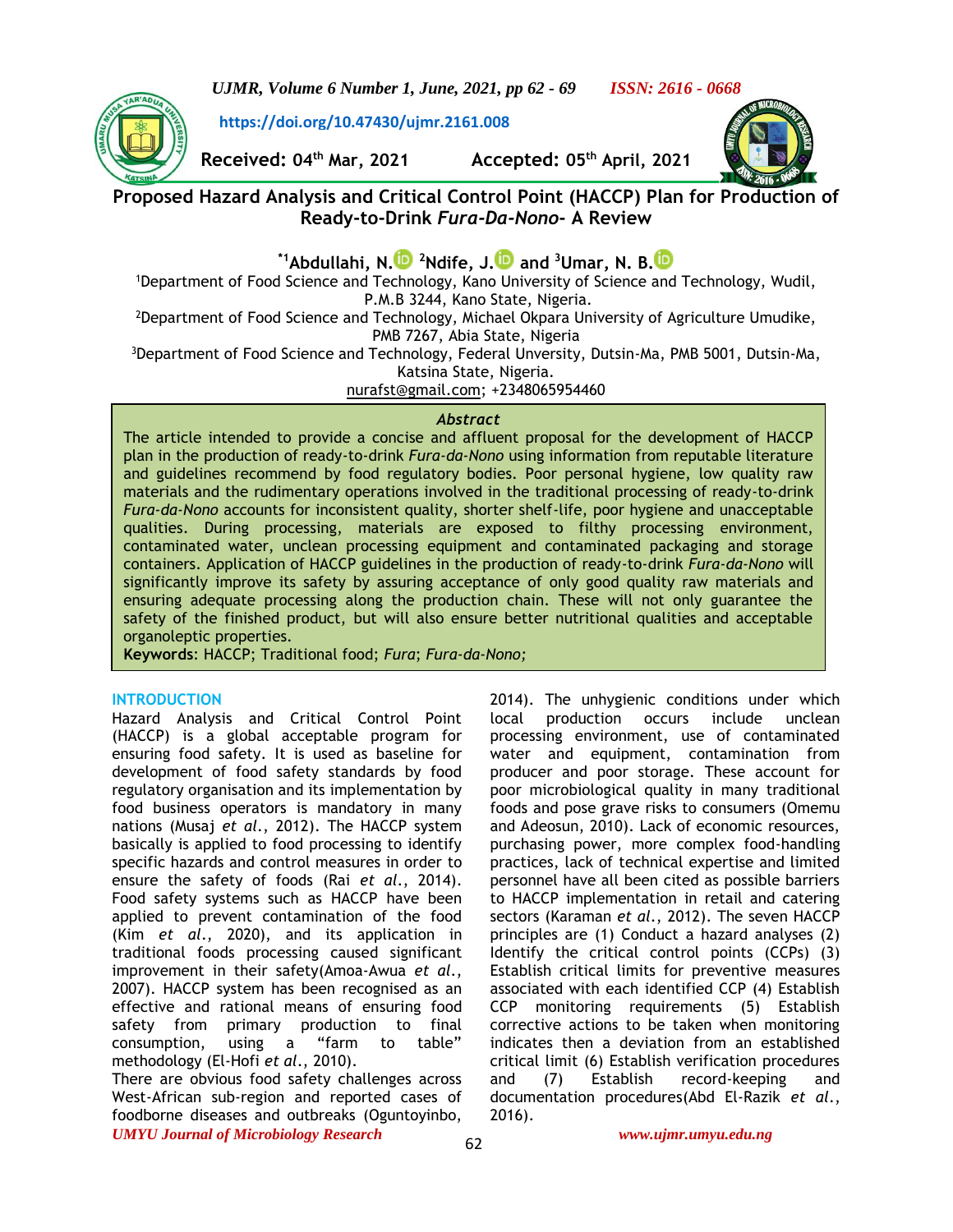## **Safety Aspects of** *Fura-da-Nono*

*Fura* is a cereal dumpling produced from pearl millet (*Pennisetum glaucum*) flour blends with spices, it is a traditional staple food in many West African countries including Nigeria, Ghana, Niger, Cameroun and Burkina-Faso (Jideani *et al*., 2002; Owusu-Kwarteng *et al*., 2012). It is a good source of minerals and energy (Durojaiye *et al*., 2010).*Fura* is consumed with fermented whole milk (*kindirmo*) or fermented skimmed milk (*Nono*) (Jideani *et al*., 2002), and can be consumed alone or mashed in water to form porridge-like drink (Filli *et al*., 2012). The production process of *Fura* is still very crude, involves the use of rudimentary equipment and techniques, this accounts for the inconsistent quality, shorter shelf-life, poor hygiene and unacceptable qualities (Filli *et al*., 2015). The manual work involved in the local production of *Fura*, particularly hand-moulding, which is the final operation, can serve as a source of contamination to the finished *Fura*. Post-process contamination is also very possible by the nature of the handling it received after processing (Anyanwu, 2019). Contamination can also happen during milling which is commonly done in community milling centres (Owusu-Kwarteng *et al*., 2012).Grinding parts are made using scrap metals whose origin and composition are unknown, this results in heavy metal contamination in foods milled in commercial milling centres (Sinayobye, 2011). The moisture content of *Fura* is about three times more than that of millet, this makes *Fura* to be less stable and can provide optimum moisture requirement for the growth of both spoilage and pathogenic microorganisms (Durojaiye *et al*., 2010).

*Nono* is traditionally fermented milk which is very similar to yoghurt. Traditional methods of fermenting milk involve the use of indigenous microorganisms, leading to the production of a variety of tastes in fermented milk products (Karenzi *et al*., 2013). Production of *Nono* is by back-slopping, a technique that involves the use of the residue from previous fermented batch to inoculate a new batch. The processes also involves the repeated use of fermentation vessels and containers to facilitate the inoculation (Oguntoyinbo, 2014). Dairy products are important food commodities but they are potentially hazardous products when processed under unhygienic conditions. In addition, dairy products are also potential carriers of veterinary drugs, chemical pollutants and microbial toxins (Karaman *et al*., 2012). Dairy products have been

long associated with the transmission of foodborne diseases (Anyanwu, 2019). Interestingly, the application of HACCP program in dairy processing significantly improve the microbial quality and safety of the finished products (Musaj *et al*., 2012). Critical control points (CCP) in fermented milk processing are raw milk, after pasteurisation, mixing with other ingredients, fermentation, packaging and storage (Musaj *et al*., 2012; Siddig and Barka, 2015).

*Fura* is a two in one product supply body with the two important nutrients (protein and carbohydrate) (Anyanwu, 2019). In the production of ready-to-drink *Fura-da-Nono*, *Fura* is mashed into *Nono* and sugar may be added to taste. The mixture of *Fura* and locally fermented milk (*Nono*) is called "*Fura-da-Nono*" and also shortened as *Fura* by many. *Fura-da-Nono* is used as a staple food for adults and as a weaning food in some parts of West Africa (Owusu-Kwarteng *et al*., 2012).

*Fura* can be considered to be of two different types; the traditional *Fura* which produced completely by local processing, both the *Fura* and the *Nono* were produced traditionally, and modern *Fura* which can be referred as "*Fura* da yoghurt" which can be considered to be more hygienic. This brand of *Fura* is produced by yoghurt companies by mashing traditionally produced *Fura* in yoghurt with the addition of preservative and low-temperature storage to extend the shelf-life (Anyanwu, 2019). Traditional *Fura-da-Nono* is normally sold in calabash covered with mat and usually consume using ladle made from a calabash. *Fura* is mix with *Nono* in a bowl, usually, one bowl is used in mixing for many customers without washing (Abdulkadir and Mugadi, 2012). Commercial samples of the both types obtained from Abuja (Nigeria) were found to be unsafe for human consumption due to poor microbiological qualities (Anyanwu, 2019).

Pathogenic bacteria found in *Fura* include *Pseudomonas aeruginosa, Serratia mercesens, Bacillus pumillus, Staphylococcus aureus, Salmonella* spp and *Bacillus alvies* (Abdulkadir and Mugadi, 2012). Infectious diseases commonly found in dairy products are *Tuberculosis, Brucellosis, Salmonellosis, Staphylococcus mastitis, Listeriosis* (Benyagoub and Ayat, 2014), and organisms include *Escherichia coli* and *Staphylococcus aureus* (Samet-Bali *et al*., 2016).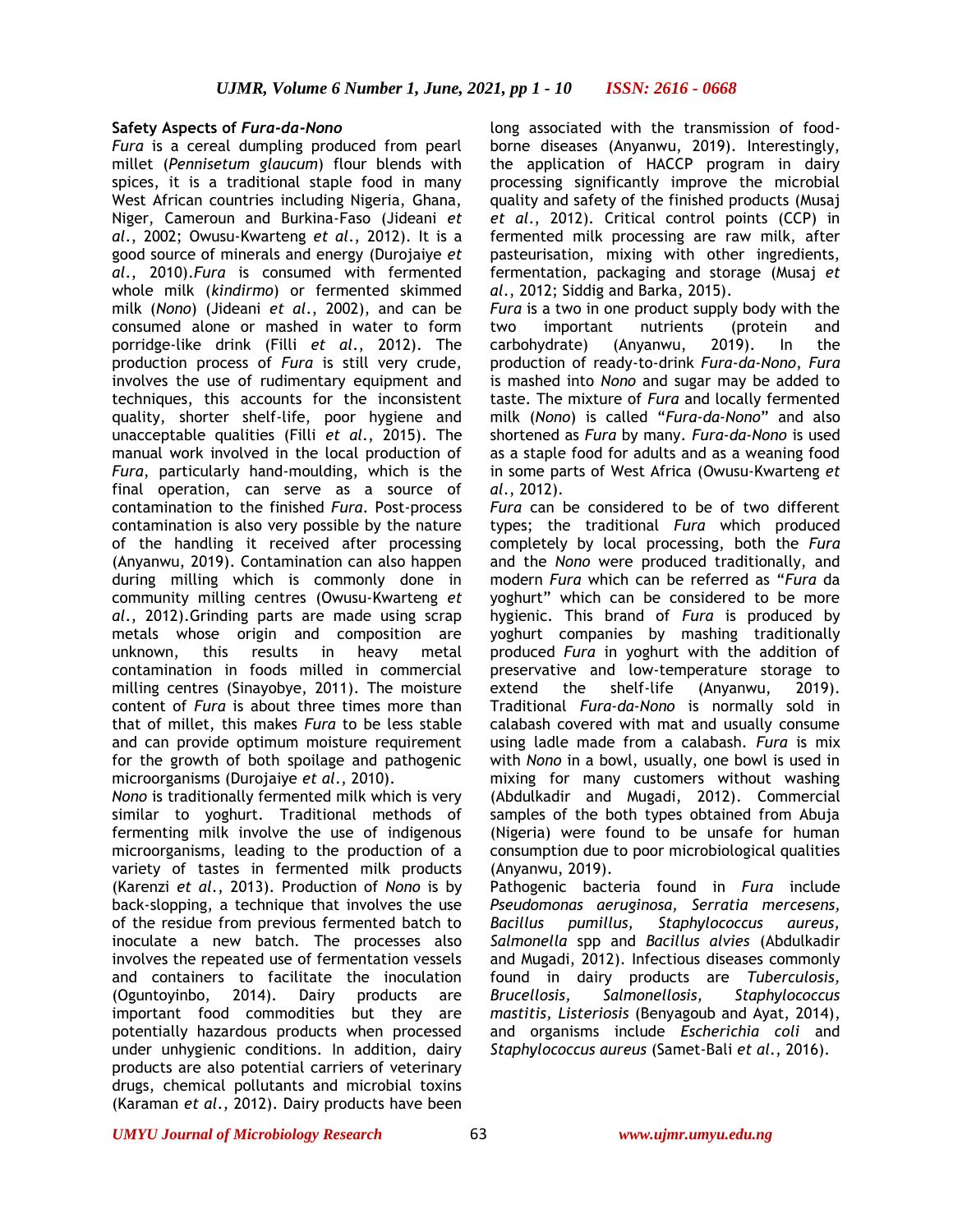# **Proposed HACCP Plan for Production of Ready-To-Drink** *Fura***-and-***Nono*

# **HACCP Plan**

Codex (2009) guidelines for establishing a HACCP plan were used in proposing HACCP plan for the ready-to-drink *Fura-da-Nono*. The plan is designed to identify hazards that can adversely affect the quality and safety of ready-to-drink *Fura* and apply procedures that will either prevent the occurrence of the hazards or can adequately control them. The plan identifies different steps along the production chains of both *Fura* and *Nono* before and after combining them. The plan is basically developed based on the following questions.

- 1. Is there any hazard associated with ready-to-drink *Fura*?
- 2. What are the precise points along the production line that are suspected to be the source(s) of hazard?
- 3. At what point can control be precisely applied to curtail the hazard?
- 4. What are the monitoring procedures for ensuring the effectiveness of the control?

#### **Hazard Analysis of the Proposed Control Measures**

Each of the two major ingredients (millet and milk) used in the production of *Fura-da-Nono* and processing operations were studied. Possible hazards and control measures in the raw materials and processing operations were identified and listed in Table 1.

### **Identification of Critical Control Points during Processing**

Critical control points are points along the processing chain where control can be applied to prevent, eliminate or reduce hazard to acceptable levels. Critical control points were identified using Codex (2009) decision tree. Critical limits for microbiological criteria of raw materials, intermediate and fished products were

chosen based on the recommendations of International Commission on Microbiological Specifications for Foods (ICMSF, 2011). ICMSF guidelines are used in evaluating process control and product acceptance during food processing. Critical limits for chemical contaminants were chosen based on general standard for contaminants and toxins in food and feed (CODEX STAN 193-1995) published by Codex Alimentarius Commission (Codex, 2014).

A total of 10 CCPs were identified (Figure 1), six CCPs were identified in the production of *Fura*, two in the production of *Nono*, and two in the combined *Fura-da-Nono*.

## **Critical Limit and Corrective Actions**

Critical limit is a criterion that separate acceptability from unacceptability, it is used as a safety boundary to control identified hazard. Critical limits for each of the identified CCP were established (Table 2). This includes critical limits for biological, chemical and physical hazards. Also, corrective actions for each of the identified CCP was established (Table 2), this includes rejection of poor quality raw materials, ingredients and packaging materials, modification of processing conditions and good manufacturing practices.

### **Verification and Record-Keeping**

Verification for raw materials and ingredients will include supplier's guarantee, visual inspection and laboratory tests. While visual inspection, laboratory test and adjustment of processing conditions will be used for verification of intermediate and finished products. Records to be kept will include supplier's guarantee, reports for visual observations, results of laboratory analyses (microbial, chemical and physical) and processing conditions such as time, temperature, pH, etc.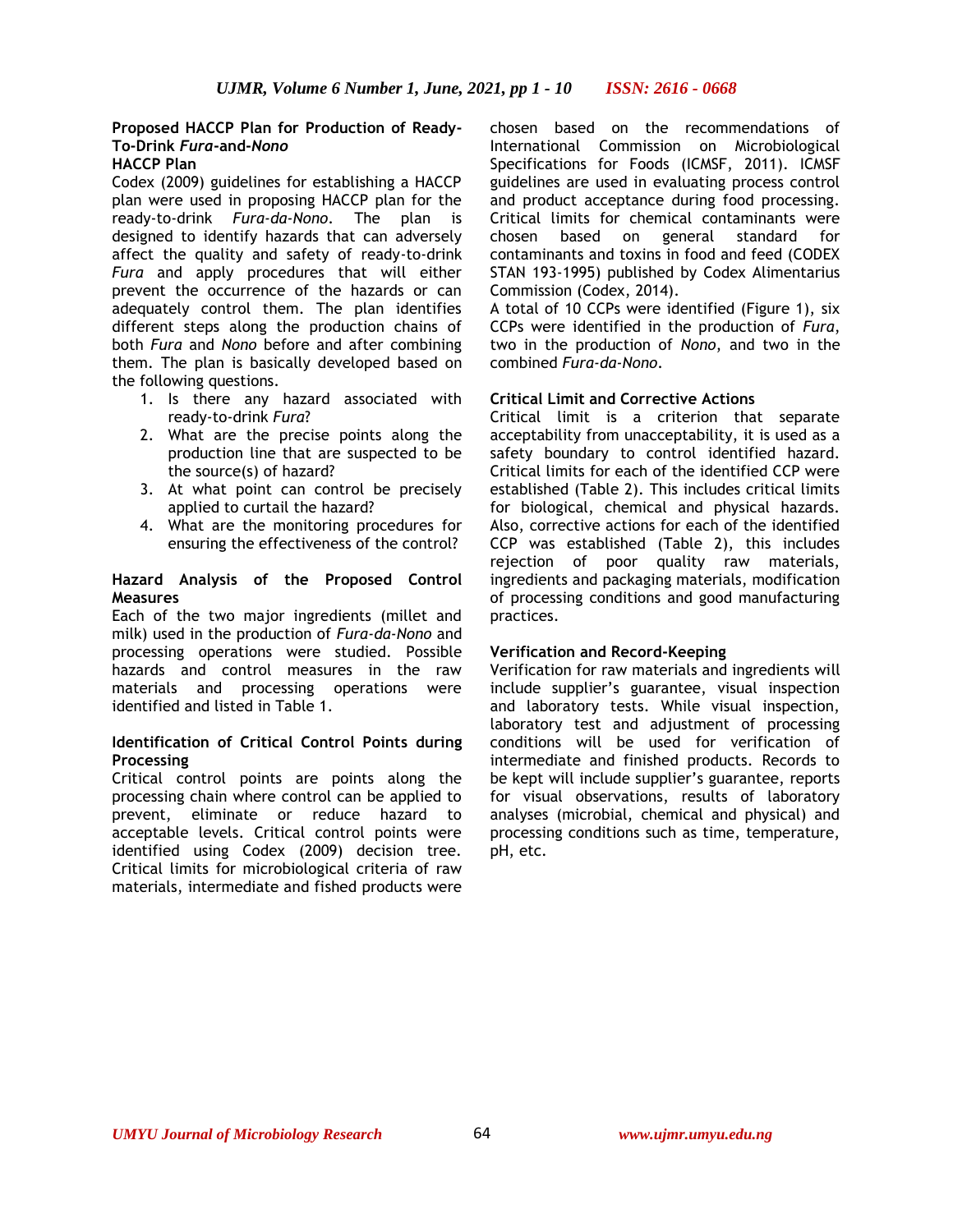

**Figure 1: Critical Control Points in the Production of Ready-to-Drink** *Fura-da-Nono*

*UMYU Journal of Microbiology Research www.ujmr.umyu.edu.ng*

65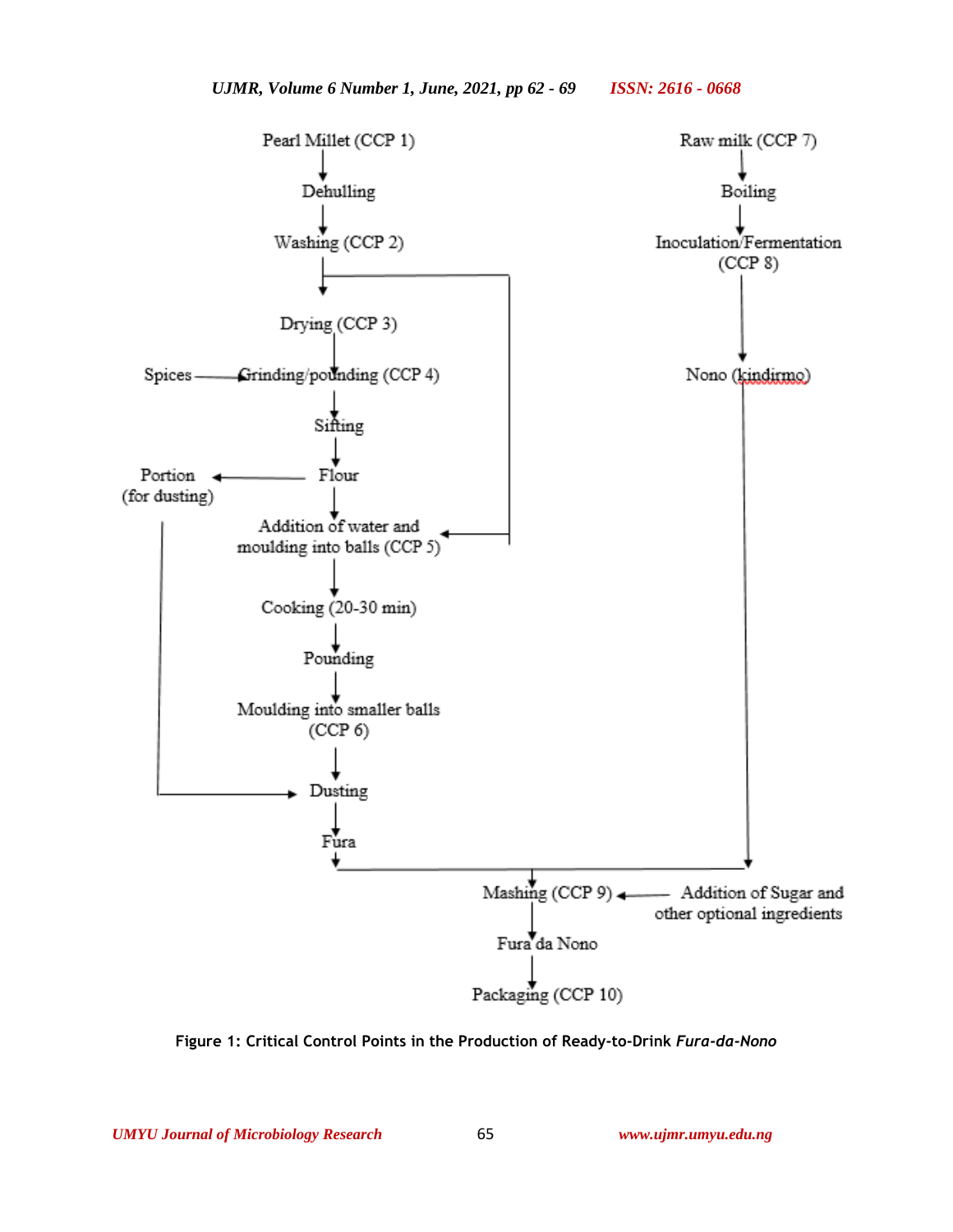| Processing step                                                   |                                                                | <b>Control Measure</b>                          |                                  |                                                                                   |
|-------------------------------------------------------------------|----------------------------------------------------------------|-------------------------------------------------|----------------------------------|-----------------------------------------------------------------------------------|
| <b>Millet</b>                                                     | <b>Biological</b>                                              | chemical                                        | Physical                         |                                                                                   |
| Raw millet (CCP 1)                                                | Microorganisms                                                 | Mycotoxins, pesticides<br>residue, heavy metals | Impurities and foreign<br>matter | Awareness and use of<br>good quality raw<br>materials from certified<br>suppliers |
| Dehulling                                                         | Non                                                            | Non                                             | Non                              |                                                                                   |
| Washing (CCP 2)                                                   | Spoilage and pathogenic<br>microorganisms                      |                                                 |                                  | Use of potable water                                                              |
| Draying (CCP 3)                                                   | Spore forming bacteria,<br>mould and yeast                     |                                                 | Impurities and dust              | Mechanical drying                                                                 |
| Grinding/pounding and<br>addition of spices<br>(CCP 4)            | Cross-contamination                                            |                                                 | Impurities and foreign<br>matter | Good manufacturing<br>practice and use of good<br>quality spices                  |
| Sifting                                                           |                                                                |                                                 |                                  |                                                                                   |
| Addition of<br>water/moulding (CCP 5)                             | Spoilage and pathogenic<br>microorganisms<br>(including Human) |                                                 |                                  | Use of potable water, use<br>of hand gloves                                       |
| Cooking                                                           | Nil                                                            | Nil                                             | Nil                              |                                                                                   |
| Pounding                                                          | Non                                                            | Non                                             | Non                              |                                                                                   |
| Moulding (CCP 6)                                                  | Spoilage and pathogenic<br>microorganisms<br>(including Human) |                                                 |                                  | Use of hand gloves and<br>use of anti-microbes<br>during dusting                  |
| <b>Nono</b>                                                       |                                                                |                                                 |                                  |                                                                                   |
| Raw milk (CCP 7)                                                  | Pathogenic and spoilage<br>organisms                           |                                                 |                                  | Good quality<br>(pasteurised) milk from<br>certified suppliers                    |
| <b>Boiling</b>                                                    |                                                                |                                                 |                                  |                                                                                   |
| Inoculation (back slope)/<br>Fermentation (CCP 8)<br>Fura-da-Nono | Spoilage and pathogenic<br>microorganisms                      |                                                 |                                  | Use of starter culture                                                            |
| Addition of ingredients                                           | Spoilage/Pathogenic                                            |                                                 |                                  | Use of good quality                                                               |
| (CCP 9)                                                           | microorganisms                                                 |                                                 |                                  | ingredients                                                                       |
| Packaging (CCP 10)                                                | Cross-contamination<br>and human pathogens                     |                                                 |                                  | <b>Maintaining GMP</b>                                                            |

66

*UJMR, Volume 6 Number 1, June, 2021, pp 1 - 10 ISSN: 2616 - 0668*

## **Table 1: Suspected Hazards and their Control Measures**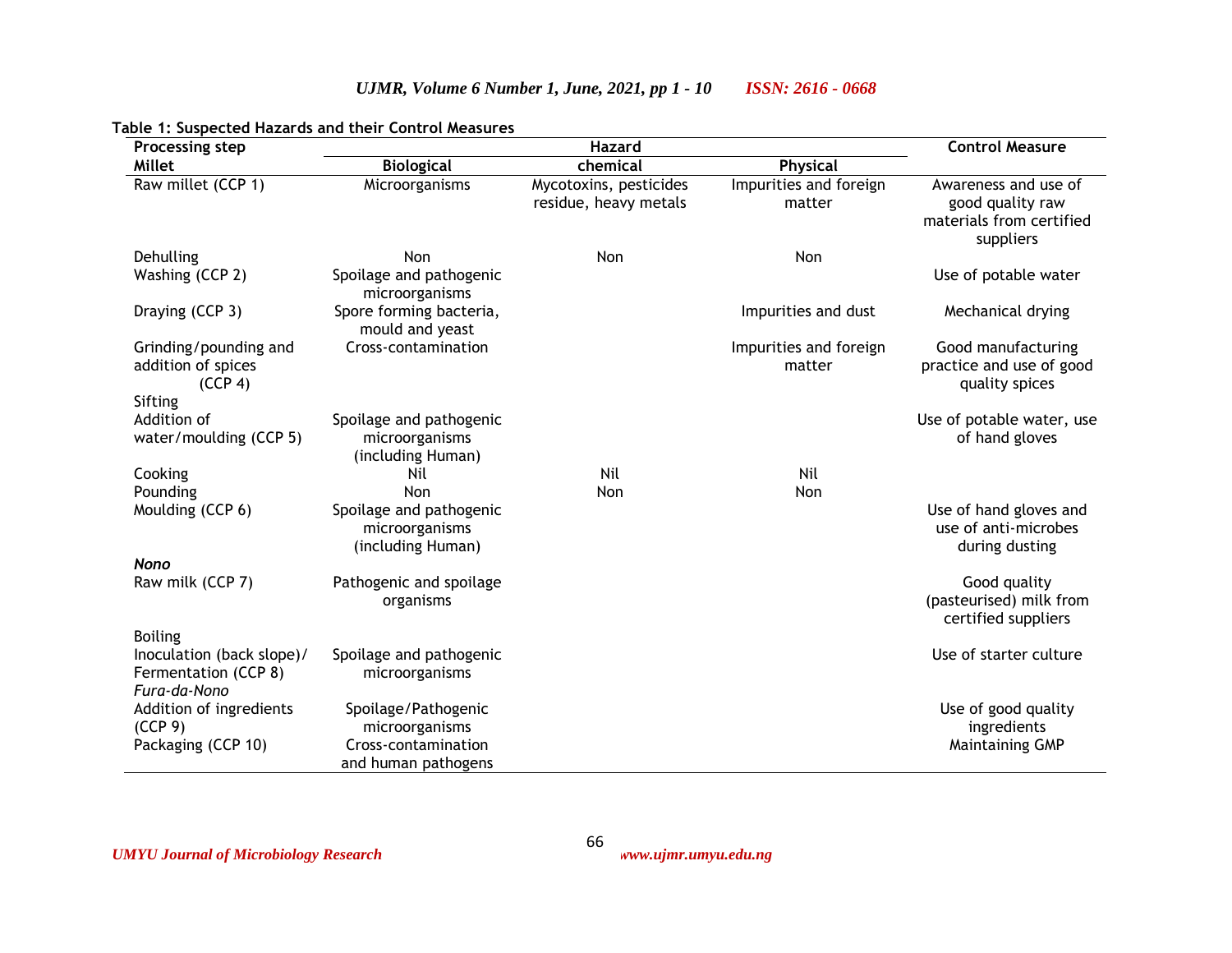| <b>Processing step</b>                                                              | <b>Proposed Critical Limit</b>                                                                      |                                                                                                   |                                                 | Proposed corrective action                                                                                     |
|-------------------------------------------------------------------------------------|-----------------------------------------------------------------------------------------------------|---------------------------------------------------------------------------------------------------|-------------------------------------------------|----------------------------------------------------------------------------------------------------------------|
| Millet                                                                              | Microbiological                                                                                     | Chemical                                                                                          | Physical                                        |                                                                                                                |
| Raw millet (CCP 1)                                                                  | $1$ APC <10 <sup>5</sup> cfu/g                                                                      | <sup>2</sup> Aflatoxin (total) $\leq$ 15<br>µg/kg<br>Pesticide residue and<br>heavy metals <5 ppm | $\sqrt{2}$ % of physical<br>contaminant         | Reject raw material with higher<br>microbial counts and higher chemical(s).<br>Re-clean grains with impurities |
| Dehulling                                                                           |                                                                                                     |                                                                                                   |                                                 |                                                                                                                |
| Washing (CCP 2)                                                                     | Coliform and $E$ . coli = Not<br>to be detected in 25 g<br>$1$ APC < $10^3$ cfu/ml                  |                                                                                                   |                                                 | Reject processing water with faecal<br>contamination and/or higher APC                                         |
| Draying (CCP 3)                                                                     |                                                                                                     |                                                                                                   | At 70 °C for 6 hrs with<br>even air circulation | Adjust processing condition to optimum                                                                         |
| Grinding/pounding and<br>addition of spices<br>(CCP 4)                              | ColiformandE. coli = Not<br>to be detected in 25 g<br>$1$ APC < 10 <sup>5</sup> cfu/ml              |                                                                                                   |                                                 | Reject intermediate product and sanitise<br>the processing equipment                                           |
| Sifting<br>Addition of water/moulding<br>(CCP <sub>5</sub> )                        | ColiformandE. coli = Not<br>to be detected in 25 g<br>$1$ APC < 10 <sup>5</sup> cfu/ml              |                                                                                                   |                                                 | Reject processing water with faecal<br>contamination and/or higher APC                                         |
| Cooking<br>Pounding                                                                 |                                                                                                     |                                                                                                   |                                                 |                                                                                                                |
| Moulding (CCP 6)                                                                    | ColiformandE. coli = Not<br>to be detected in 25 g<br>$1$ APC < 10 <sup>3</sup> cfu/ml              |                                                                                                   |                                                 | Reject intermediate product in case of<br>faecal contamination.<br>Re-cook product with high APC               |
| <b>Nono</b>                                                                         |                                                                                                     |                                                                                                   |                                                 |                                                                                                                |
| Raw milk (CCP 7)                                                                    | ColiformandE. $coli = 0$<br>$1$ APC < $10^5$ cfu/ml                                                 | $< 5$ ppb                                                                                         |                                                 | Reject any doubtful raw materials                                                                              |
| <b>Boiling</b><br>Inoculation (back slope)/<br>Fermentation (CCP 8)<br>Fura-da-Nono |                                                                                                     |                                                                                                   | At 30 - 35 °C                                   | Adjust processing condition and inoculate<br>with starter culture                                              |
| Addition of ingredients (CCP<br>9)                                                  | <sup>1</sup> ColiformandE. coli = Not<br>to be detected in 25 g<br>$1$ APC < 10 <sup>3</sup> cfu/ml |                                                                                                   |                                                 | Reject any doubtful ingredient                                                                                 |
| Packaging (CCP 10)                                                                  | ColiformandE. coli = Not<br>to be detected in 25 g<br>$1$ APC < 10 <sup>3</sup> cfu/ml              |                                                                                                   |                                                 | Reject any doubtful package and observe<br>good manufacturing practices                                        |

67

*UJMR, Volume 6 Number 1, June, 2021, pp 1 - 10 ISSN: 2616 - 0668*

#### **Table 2: Critical Limits and Corrective Action of the CCPs**

1- ICMSF (2011)

2- Codex(2014)

APC; Aerobic Plate Count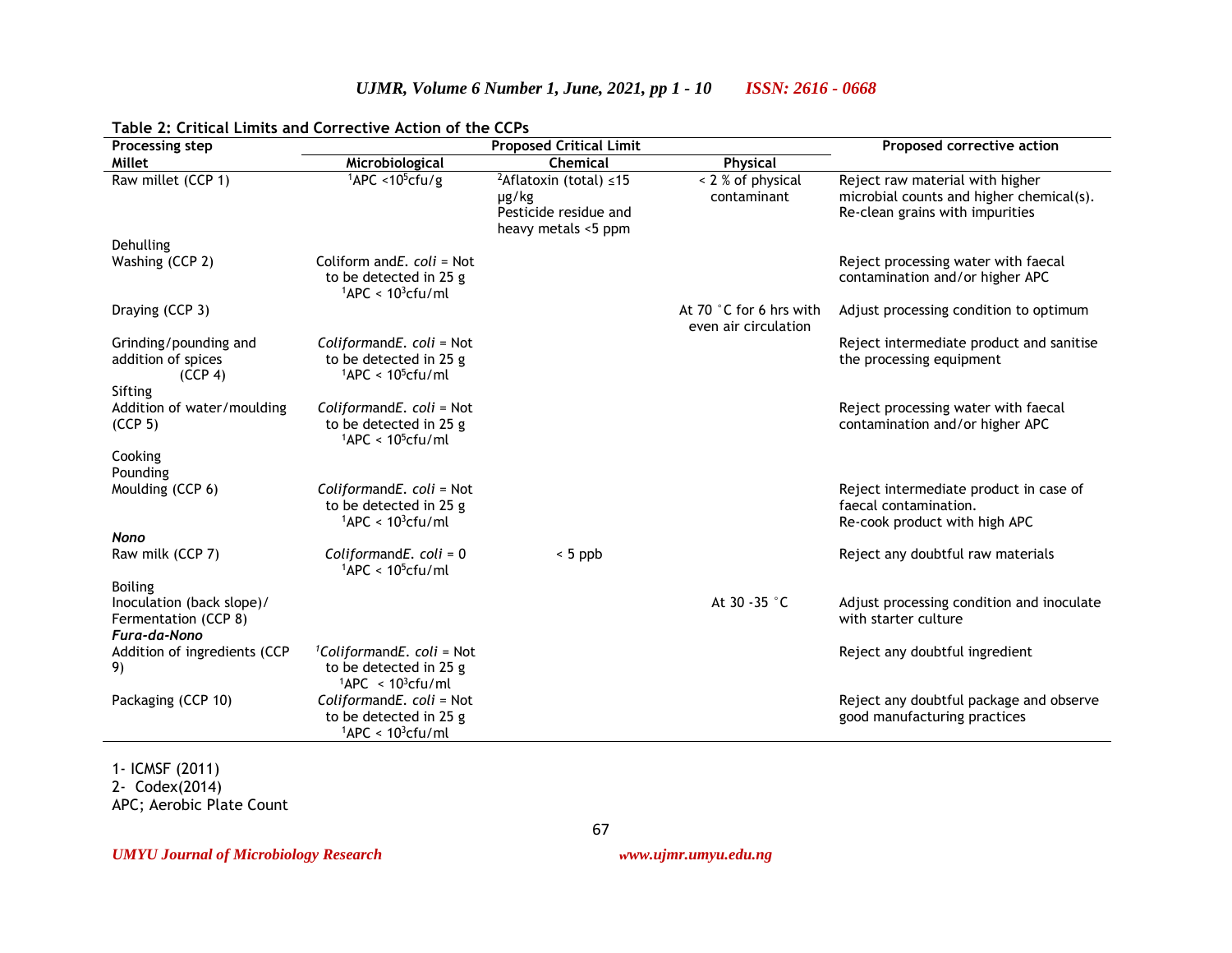#### **CONCLUSION**

Unhygienic processing and handling, as well as post-processing contamination potentially, constitute microbial hazards of *Fura-da-Nono*. HACCP as a global acceptable program for ensuring food safety can guarantee the safety of *Fura* when properly applied through the identification of potential hazards along the production chain and application of appropriate corrective actions where ever there is deviation. Lack of formal education, poor economic resources, poor purchasing power, lack of awareness on the danger associated with poor food hygiene and lack of technical expertise are the possible barriers to HACCP application in the traditional production of *Fura*. An effective HACCP program will improve the safety of *Fura* and extend its shelf-life.

#### **REFERENCES**

Abd El-Razik, M. M., Hassan, M. F. Y., and Gadallah, M. G. E. (2016). Implementation of HACCP Plan for the Production of Egyptian Kishk (A Traditional Fermented Cereal-Milk Mixture). *Food and Nutrition Sciences*, *07*, 1262–1275.

https://doi.org/10.4236/fns.2016.713116

- Abdulkadir, M., and Mugadi, A. G. (2012). Bacteriological Examination of Fura Da Nono (Fermented Milk; Cereals Mix) Sold in Some Selected Areas of Birnin Kebbi Metropolis. *ARPN Journal of Science and Technology*, *2*, 333–340.
- Amoa-Awua, W. K., Ngunjiri, P., Anlobe, J., Kpodo, K., Halm, M., Hayford, A. E., and Jakobsen, M. (2007). The effect of applying GMP and HACCP to traditional food processing at a semi-commercial kenkey production plant in Ghana. *Food Control*, *18*(11), 1449–1457. https://doi.org/10.1016/j.foodcont.2006 .10.009
- Anyanwu, N. C. J. (2019). Microbiological and comparative analysis of indigenous and semi- industrial fermented milk drinks ( Fura da Nono and Fura da Yoghurt ) sold in Nigeria ' s capital. *International Journal of Bioassays*, *8*. https://doi.org/10.14303/ijbio.2019.8.1. 5
- Benyagoub, E., and Ayat, M. (2014). Hazard analysis and testing for implemented a HACCP system at a dairy factory in South

#### **RECOMMENDATIONS**

- 1. *Fura* should always be produced from high quality raw materials with no physical, chemical or biological hazard.
- 2. Good manufacturing practices should be observed throughout the production processes of *Fura*.
- 3. Environmental and personal hygiene should always be observed by producers and retailers.
- 4. Utensils and equipment used in the production should be clean.
- 5. Awareness on the danger of poor food quality should be created among *Fura* producers and retailers.
- 6. Appropriate packaging system should be designed to prevent post-process contamination

West Algeria. *Food Science and Quality Management*, *32*, 57–67.

- Codex Alimentarius Commission (2014). General Standard for Contaminants and Toxins in Food and Feed. (CODEX STAN 193-1995).
- Durojaiye, A. F. A., Falade, K. O., and Akingbala, J. O. (2010). Chemical composition and storage properties of fura from pearl millet (pennisetum americanum). *Journal of Food Processing and Preservation*, *34*(5), 820–830. https://doi.org/10.1111/j.1745- 4549.2009.00397.x
- El-Hofi, M., El-Tanboly, E. S., and Ismail, A. (2010). Implementation of the hazard analysis critical control point (haccp) system to uf white cheese production line. *Acta Scientiarum Polonorum, Technologia Alimentaria*, *9*(3), 331–342.
- Filli, K. B., Nkama, I., Jideani, V. A., and Abubakar, U. M. (2015). Effect of Process Variables on Some System Parameters and Physical Properties of Millet-Soybean Fura Extrudates. *Journal of Food Studies*, *4*(1), 1–33. https://doi.org/10.5296/jfs.v4i1.1727
- Filli, K. B., Nkama, I., Jideani, V. A., and Ibok, I. U. (2012). System Parameters and Product Properties Responses During Extrusion of Fura from Millet-Soybean Mixtures. *Nigerian Food Journal*, *30*(1), 82–100. https://doi.org/10.1016/s0189- 7241(15)30017-5
- Food Hygiene: Basic Texts, 4<sup>th</sup> Edition. Codex Alimentarius Commission (Rome, 2009),